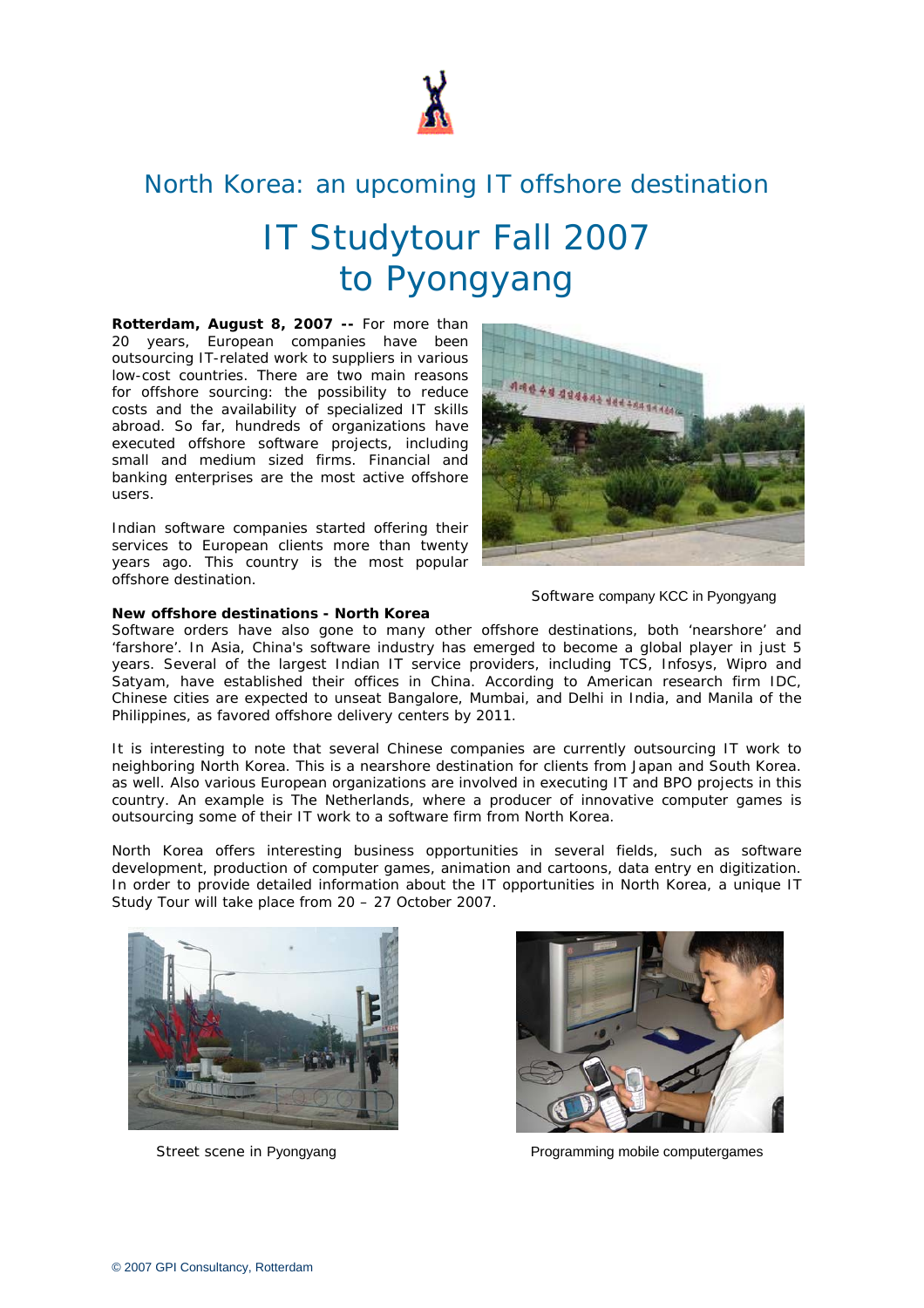### 2007 Offshore IT Study Tour to North Korea

#### 20 – 27 October 2007 – Information

North Korea is a supplier of various offshore IT services and is well worth a visit. From 20 – 27 October 2007, a European IT Studytour to Pyongyang will be organised. Participants from trips to offshore countries are often very positive with an informative and well-varied program, the opportunities for networking and the IT offerings available; as a result, some have started IT projects abroad.

#### **Growth in offshore interest**

The interest for offshore sourcing is growing in Europe by the day, and many companies are currently investigating the advantages of international IT collaboration. Taking part in an IT tour is an excellent way for potential offshore users to acquire information, to network, and to speed up the decision-making process.

#### **Focus**

The trip to North Korea will focus on offshoring in the field of IT and BPO (Business Process Outsourcing). We expect participants from IT- and software organizations that are investigating offshoring, or from consultants researching participants from one of our previous IT-tours new offshore locations. Companies interested in



exploring a new potential export market are also welcome to join the tour.

#### **Eye-opener**

Europe still lacks sufficient knowledge about the promising North Korean IT sector. The goal of the business mission is to give the participants detailed information about offshoring, and especially about the opportunities in North Korea. We will strive to have participants from large, small and medium sized companies taking part in the IT study tour.

In order to make a business trip of 7 days attractive, the delegation will visit various companies in Pyongyang in the field of IT, animation, cartoons, computer games and BPO. The business mission will have an informal character with a visit to a university and also with attention to cultural and tourist elements. The participants of the tour will meet in China (Beijing); after returning from North Korea, an extension of the stay in China is possible.

#### **Organization**

The organizer of this mission is [KCC \(Korea Computer Center\),](http://www.kcckp.net/kcc_e/index.htm) a major IT services provider in North Korea with offices in several cities, including Pyongyang and Beijing.

The European contact for this business mission will be Mr. Paul Tjia, founder and director of GPI Consultancy, Rotterdam, The Netherlands. His report of a previous visit to Pyongyang is available at: www.gpic.nl/IT in NKorea.pdf. Established in 1995, GPI Consultancy is a specialized Dutch consultancy firm in the field of offshore sourcing. It is regularly involved in IT study tours to various offshore countries in Asia.

Paul Tjia (together with American professor Erran Carmel) is the author of the handbook: Offshoring Information Technology - Sourcing and Outsourcing to a [Global Workforce](http://www.gpic.nl/bookTOC.pdf) (Cambridge University Press, reprinted in 2007). This book will be handed out to all the participants, in preparation for the tour.

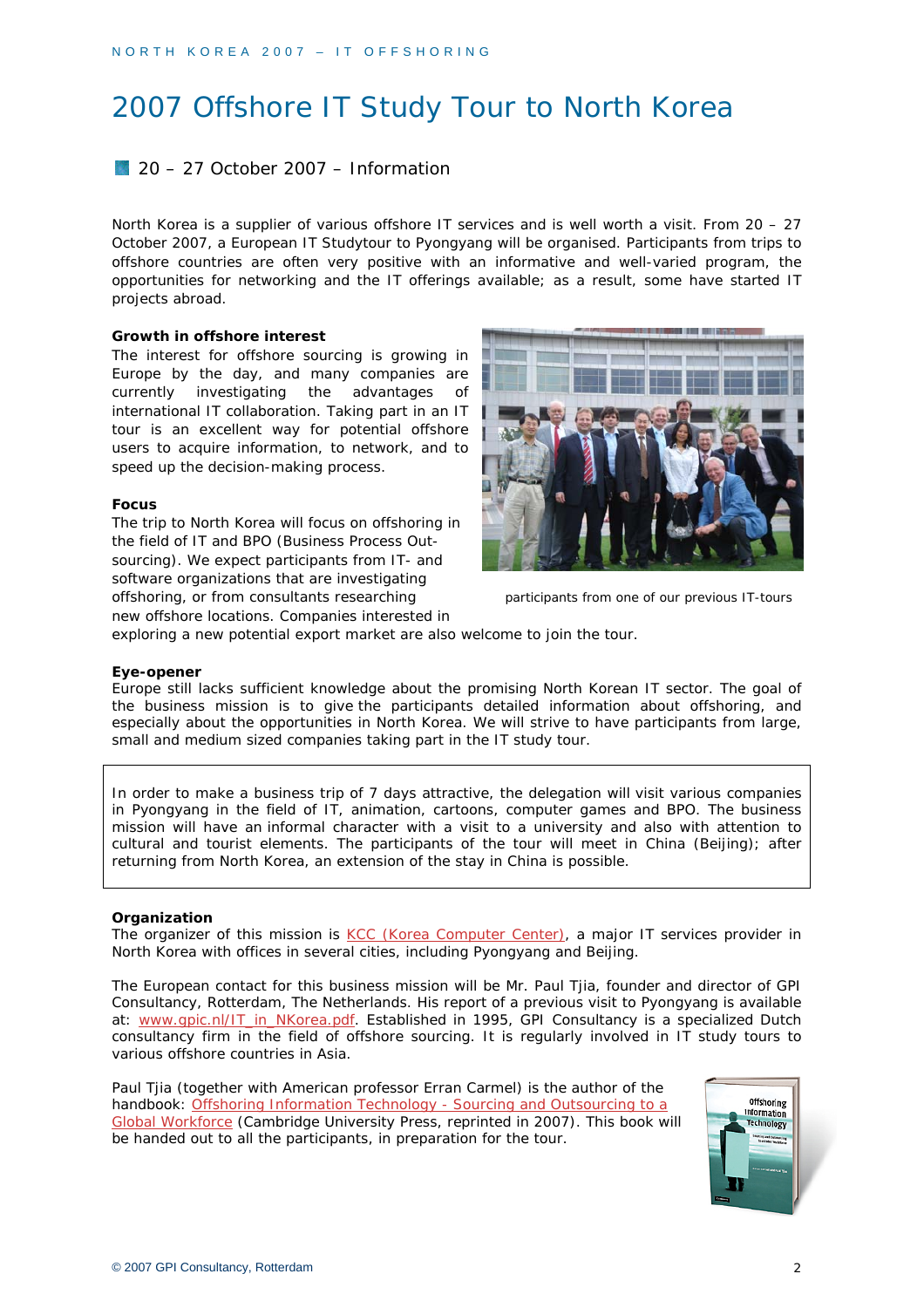#### **Program (concept)**

|                | Morning                                                                                     | Afternoon                                                                              | Evening                                                              |
|----------------|---------------------------------------------------------------------------------------------|----------------------------------------------------------------------------------------|----------------------------------------------------------------------|
| Sa 20 OCT 2007 |                                                                                             | Departure of European<br>participants<br>(departure at an earlier<br>date is possible) | On board                                                             |
| Su 21 OCT 2007 | <b>Arrival Beijing PEK</b>                                                                  | Free afternoon for<br>adjusting to time<br>difference                                  | Informal welcome<br>reception and dinner                             |
|                |                                                                                             | Participants will meet                                                                 | Introduction to the<br>program of studytour                          |
| Mo 22 OCT 2007 | Meeting with Korean<br><b>Computer Center:</b>                                              | Examples of DPRK work                                                                  | Korean dinner                                                        |
|                | overview of the<br>services of its offices<br>in China                                      | Receiving visa for North<br>Korea and Air Koryo<br>plane tickets                       | Presentation: about<br>offshoring of IT/BPO                          |
| Tu 23 OCT 2007 | Departure from hotel to<br>airport<br>Air travel to Pyongyang                               | Arrival in Pyongyang<br>Transfer to hotel                                              | Welcome dinner with<br><b>KCC</b> officials                          |
| We 24 OCT 2007 | Visit Korean Computer<br>Center (exhibition hall)<br>- overview of products<br>and services | Lunch<br>City tour in Pyongyang                                                        |                                                                      |
| Th 25 OCT 2007 | Visit to Tin Ming Alan<br>(animation studio) and<br>SEK (cartoons)                          | Lunch<br>Visit to Kim Chaek<br>university of<br>technology                             |                                                                      |
| Fr 26 OCT 2007 | Visit to Dakor Company<br>(data processing)                                                 | Visit to Gwang Myong<br>IT Center (security<br>products)                               | <b>Farewell dinner</b>                                               |
| Sa 27 OCT 2007 | Departure hotel<br>Departure Pyongyang                                                      | <b>Arrival Beijing</b>                                                                 | Departure to Europe<br>(Optional: extension<br>of the stay in China) |

#### **Logistics / arrangements**

- The above program of the tour is meant as an indication; the exact program will be arranged in consultation with local parties.
- All participants will travel on their own to and from Beijing; the date of arrival and the choice of the hotel in Beijing are up to the participant. The participants will pay the costs involved directly to the airline and the hotel.
- To arrange before the trip: a double entry visa for China; travel insurance; medical vaccination – if needed.